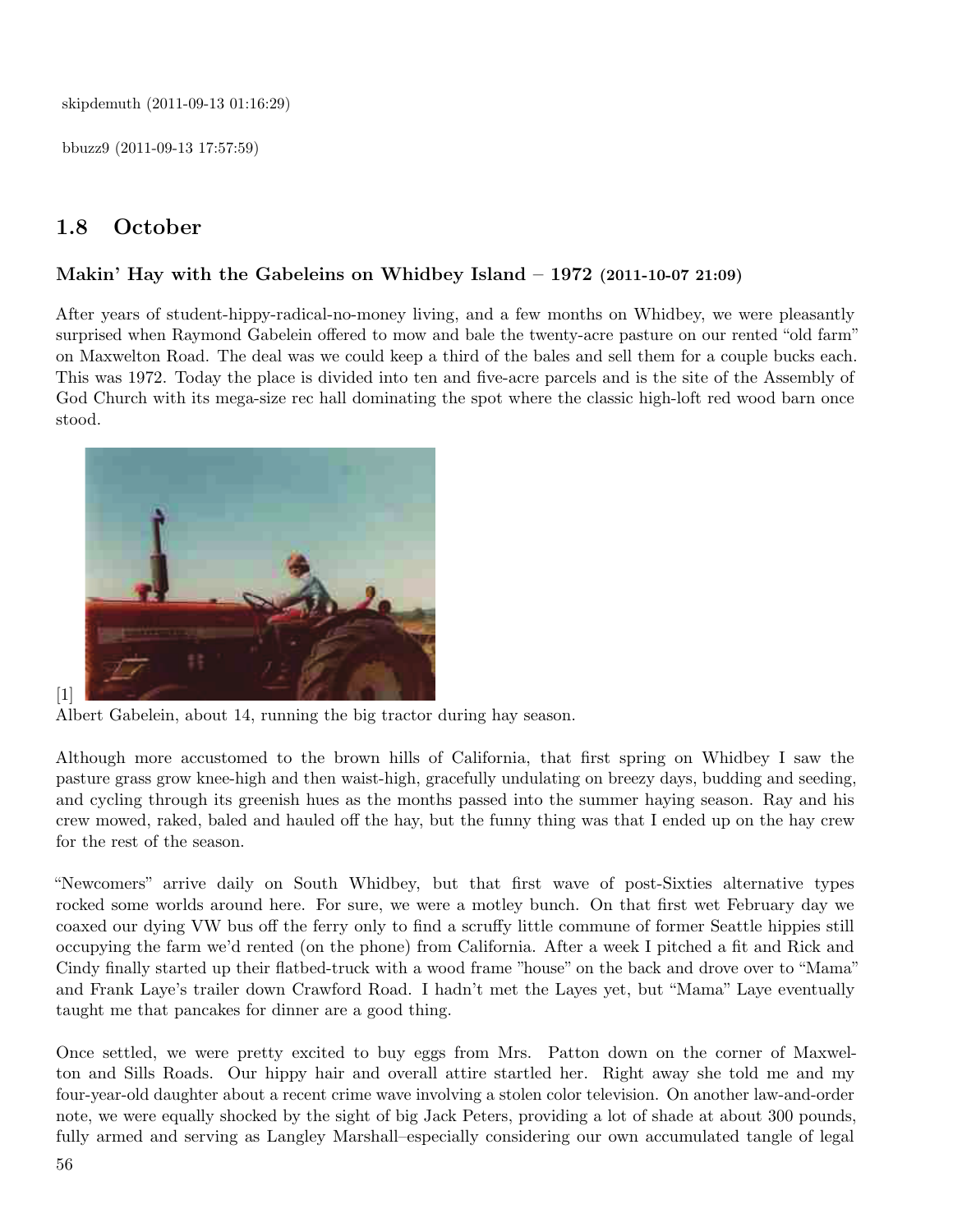loose ends following us from the Bay Area.

[2]



In the '70s it was about wood, fish and hay. Robby (l) and me on Maxwelton Rd

I could get lost writing my memories of this era, which would include a best-commune award to the so-called "Sand Pit" off Saratoga Road, unofficially ruled by Bill Logan, an original from Aberdeen (same as Kurt Cobain). Bill stayed in a trailer and welcomed any itinerant hippy with a tent, teepee, or camper. Ray Gabelein told me the sheriff found a dead hippy at the "pit," some pure fiction I'm now sure he told at my expense.

For most of us this rough-living period didn't last long. Like when Sue Ellen White, then arguably the doyen of independent hippy women, rented the now-gone Jewett farm on Thompson Road, and regularly cruised to the Dog House in her to-die-for 1953 Chevy pick-up.. The Good folks Leonard and Linda, already well established on their own place off Coles Road, generously provided residence for several newcomer friends like Russell and Shirley. But life remained pretty basic. Blake wouldn't show the movie on Friday night if only five people showed up. Mrs. Anderson, Mrs. Steele, and Mrs. Dexter ran the sole check-out at the Star Store. Whidbey Tel founder Dave Henny drove around like a God in this bad-ass Tornado or some-such vehicle, with a really long phone antenna. Country Joe came up from Berkeley for a visit, and played for an hour at the Soup Coup grand opening in March of '72. Nobody was sure who he was (a few years later he bought a place on Goss Lake).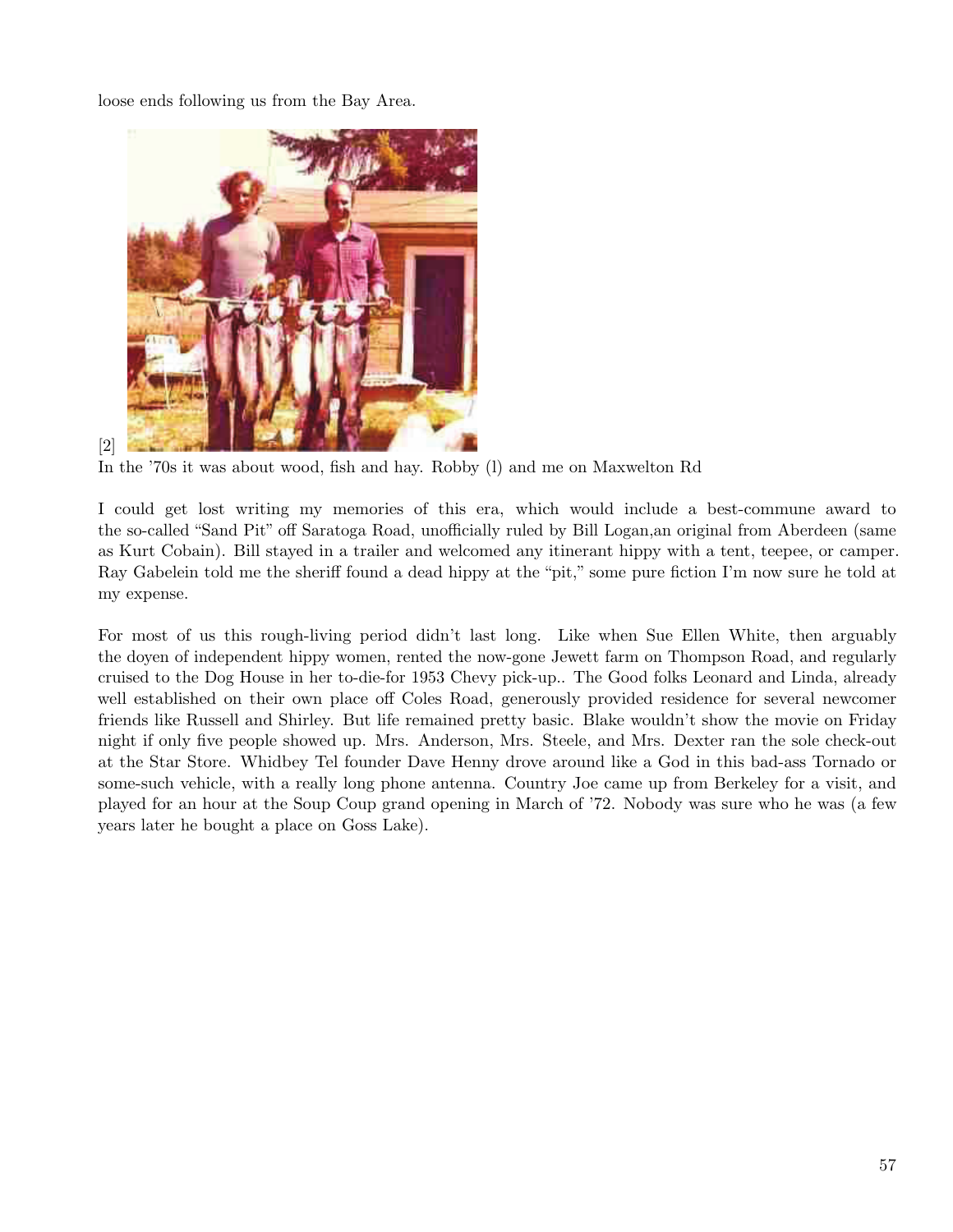



Sue Ellen shared this photo of her back in the day

My first Whidbey job that spring was helping the elderly Jay Thomas at his nursery where Ro Purser now caretakes the Camano-Whidbey Land Trust reserve above Miller Lake on Maxwelton. I could walk there from where we lived by the elementary school. Jay had me pulling weeds in his prickly juniper rows for \$2.50 an hour and we needed that paycheck. I dug up and delivered big rhododendrons to his customers. The best task was shoveling rotting sawdust for mulch into his pickup from the giant piles at Fred Frei's old sawmill site at the east end of Brainers Road.

Supplementing Mrs. Patton's eggs, we got our milk from the Gabeleins' back-porch refrigerator in gallon glass jars with wax paper under the lids. Heavy cream layered the top inch or so. When I picked up one day, she asked if I wanted to help haul hay bales, and I accepted–same hourly rate as the nursery.

The Gabelein family manifested a way-of-life on South Whidbey. Their daughter Sandy, who was ten-years-old and the youngest of the five siblings, drove the tractor. Ray, Jr., in his mid-teens and assertive even then, was all business. The oldest, Gary, showed up regularly and I remember he was a little bossy. The youngest of the boys, Albert, tells me that Eva May and Ray recruited any able-bodied male they could find, especially Langley High football players, shirt-tale relatives, and the random good soul like Bobby Burrier, a local farm boy who knew it was important to help. Some recruits just walked off at the first lunch break and didn't return. Broke and culturally adventurous, I stayed on.

I cherish a bale of memories from that summer of hauling hay. We picked up bales in niche island locales, all new to me, driving up and down the highway with fluorescent triangle signs on the rigs, at 15 miles an hour, our legs dangling off the end of a flatbed. My first ever journey up East Harbor road was to clear bales from the old Clark pasture, which sloped majestically from the road clear to the bluff—the harbor shimmering in sunshine in the near distance, the mowed field cluttered with bales.

Albert making bales on a big field. It looks like Sunlight Beach.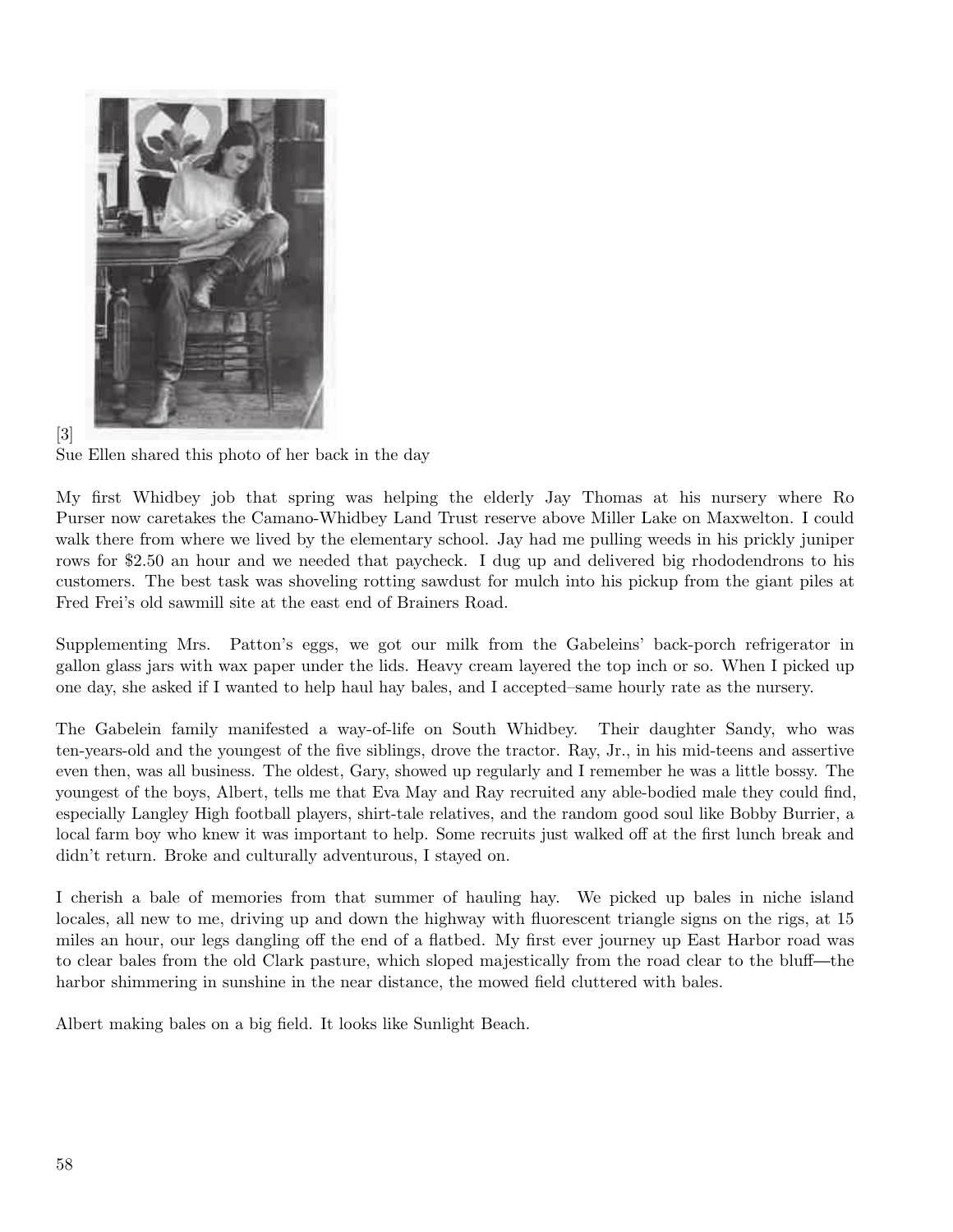

 $[4]$ 

Albert making bales on a big field. It looks like Sunlight Beach.

We headed out to Sandy Point, also new to me, where Eva Mae's brothers Earl and Milt Smith owned places with small hayfields. The biggest fields lay by Useless Bay Golf Course, and the old Siefert place (a Gabelein uncle) behind the Jehovah Witnesses on Millman road. Possibly the biggest field belonged to Tom K ohlwes at Sunlight Beach, where we loaded bales for days, delivering them to the giant storage sheds off Bayview Road by the cemetery.

Ray and the family mowed, raked, and baled thousands of bales, each weighing 40 to 60 pounds. Albert told me his dad made 500 tons of hay every summer. We used hooks to lift the bales, or just grabbed the strings. We traded jobs between the ground and the bed of the truck or trailer. I marveled at the snakes and other critters baled up with the hay. The job was hot, dirty, buggy, repetitive and boring and, with dirt and grass always in our eyes and mouths, and occasionally demoralizing. Back then it was actually hot in July.

One day, well into the season, my friend and housemate Robby Stern asked if he could join the crew. He lasted a day and was not happy, announcing, and I remember his words, "I don't need the money that bad."

The job offered a few perks. Sometimes I sat with old Ray in the cab of the truck, and he'd regale me with his political views, which were all extremely local. He feuded with Doc Purdy over some nasty school board business. He had issues with Dave Henny, his neighbor on Bayview road. He ran for Commissioner that summer while we were putting up the hay. I mostly enjoyed his rants because they gave me a unique window into my new community. Like a kidnapped prisoner with Stockholm Syndrome, I secretly sided with my master Ray against the "summer people" and his political "enemies," not fully aware at the time of my own highly suspect identity as a "newcomer hippy."

Eva Mae always provided lunch. We ate sitting on bales in the field or occasionally in the family home overlooking Sunlight Beach. I remember Ray in the living room with binoculars, basically spying on the "summer people" on the beach. If rain threatened, we worked into the night, illuminated by truck headlights. Eva May brought a late dinner to the field.

Only two slightly sour memories remain from this summer of hauling hay. Ray worked himself into a frenzy over our inability to "tie" the bales together at the corners of the 10-high stacks, so they wouldn't tilt or fall over. Glaring at a bad corner, he'd scramble up and rip the stack apart, bales and expletives flying. One day, tired of this scene, I simply walked away, down the road toward the cemetery and home. Within five minutes Eva Mae pulled up in her long sedan and talked me back in. Ray, slightly calmer after that, didn't want to lose a willing body.